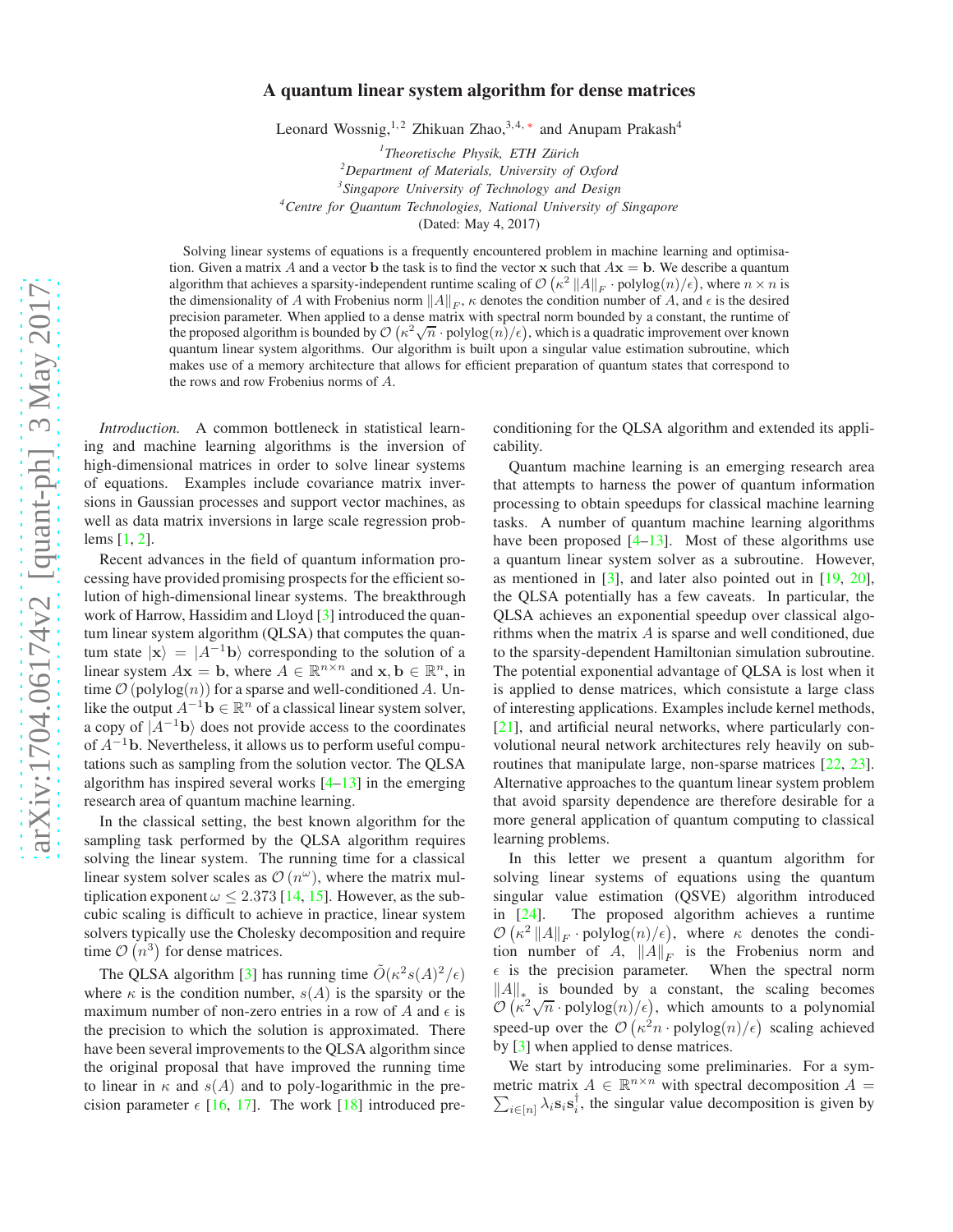$A = \sum_{i}^{r} |\lambda_i| \mathbf{s}_i \mathbf{s}_i^{\dagger}$ . We also need the well known quantum phase estimation algorithm:

<span id="page-1-2"></span>**Theorem 1** (Phase estimation [\[25\]](#page-4-12)). Let unitary  $U |v_i\rangle =$  $\exp(i\theta_j)|v_j\rangle$  with  $\theta_j \in [-\pi,\pi]$  for  $j \in [n]$ . There is a quantum algorithm that transforms  $\sum_{j \in [n]} \alpha_j |v_j\rangle \rightarrow$  $\sum_{j\in [n]}\alpha_j\ket{v_j}\ket{\theta_j}$  such that  $|\theta_j-\theta_j|\leq \delta$  for all  $j\in [n]$  with probability  $1 - 1/\text{poly}(n)$  in time  $\mathcal{O}(T_U \log(n)/\delta)$ , where  $T_U$  defines the time to implement U.

Quantum singular value estimation can be viewed as an extension of phase estimation to non unitary matrices. It is the main algorithmic primitive required for our linear system solver.

**Definition 1** (Quantum singular value estimation). Let  $A \in$  $\mathbb{R}^{m \times n}$  have singular value decomposition  $A = \sum_i \sigma_i u_i v_i^t$ . A quantum singular value estimation algorithm with precision  $\delta$  transforms  $\sum_{j\in[n]}\alpha_j\ket{v_j}\to\sum_{j\in[n]}\alpha_j\ket{v_j}\ket{\overline{\sigma}_j}$  such that  $|\overline{\sigma_j} - \sigma_j| \le \delta$  for all  $j \in [n]$  with probability  $1 - 1/\text{poly}(n)$ .

A quantum singular value estimation (QSVE) algorithm with running time of  $\tilde{O}(\Vert A \Vert_F / \delta)$  was presented in [\[24\]](#page-4-11), where it was used for quantum recommendation systems. An SVE algorithm applied to a symmetric matrix estimates  $|\lambda_i|$  but does not provide an estimate for  $sign(\lambda_i)$ . However, in order to solve linear systems we also need to recover  $sign(\lambda_i)$ . We provide a simple procedure for recovering the sign given an SVE algorithm. Our procedure provides a way to construct a quantum linear system solver from a QSVE algorithm in a black box manner.

The main result of this letter is a quantum linear system solver based on the QSVE algorithm [\[24](#page-4-11)] that achieves a running time of  $\mathcal{O}\left(\kappa^2 ||A||_F \cdot \text{polylog}(n)/\epsilon\right)$ . We briefly describe the QSVE algorithm in the next section. We then present the quantum linear system solver and provide a complete analysis for the linear system solver as well as a comparison with other approaches to the QLSA in the discussion.

*The QSVE algorithm.* The QSVE algorithm requires the ability to efficiently prepare the quantum states corresponding to the rows and columns of matrix A. The matrix entries are stored in the following data structure, such that a quantum algorithm with access to this data structure has this ability.

<span id="page-1-0"></span>**Lemma 1** (Data Structure [\[24](#page-4-11)]). Let  $A \in \mathbb{R}^{m \times n}$  be a matrix with entries  $A_{ij}$  which arrive in an arbitrary order. There exists a data structure with the following properties:

• A quantum computer with access to the data structure can perform the following mappings in  $\mathcal{O}$  (polylog $(mn)$ ) time.

$$
U_{\mathcal{M}} : |i\rangle |0\rangle \rightarrow |i, \mathbf{A_i}\rangle = \frac{1}{\|\mathbf{A_i}\|} \sum_{j=1}^{n} A_{ij} |i, j\rangle ,
$$

$$
U_{\mathcal{N}} : |0\rangle |j\rangle \rightarrow |\mathbf{A}_F, j\rangle = \frac{1}{\|A\|_F} \sum_{i=1}^{m} ||\mathbf{A_i}|| |i, j\rangle , \qquad (1)
$$

where  $A_i \in \mathbb{R}^n$  correspond to the rows of the matrix A and  $A_F \in \mathbb{R}^m$  is a vector whose entries are the  $\ell_2$ norms of the rows, i.e.  $(\mathbf{A}_F)_i = ||A_i||$ .

• The time required to store a new entry  $A_{ij}$  is  $\mathcal{O}\left(\log^2(mn)\right)$  and data structure size is  $O(w \log mn)$ where  $w$  is the number of non zero entries in  $A$ .

A possible realization of this data structure is based on an array of  $m$  binary trees, each binary tree contains at most  $n$ leaves which store the squared amplitudes of the corresponding matrix entry  $|A_{ij}|^2$ , as well as the sign of  $A_{ij}$ . An internal node of a tree stores the sum of the elements in the subtree rooted at it. The root of the  $i<sup>th</sup>$  tree then contains  $\|\mathbf{A}_i\|^2$ ,  $i \in [m]$ . In order to access the vector of row Frobenius norms, we construct one more binary tree, the  $i^{th}$  leaf of which stores  $\|\mathbf{A}_i\|^2$ . A detailed description of such a binary tree memory structure, and the proof of Lemma [1](#page-1-0) can be found in  $[24]$ .

The QSVE algorithm is a quantum walk based algorithm that leverages the connection between the singular values  $\sigma_i$ of the target matrix A and the principal angles  $\theta_i$  between certain subspaces associated with A. The relation between quantum walks and eigenvalues has been well known in the literature and has been used in several previous results [\[26,](#page-4-13) [27](#page-4-14)]. However, the quantum walk defined by the QSVE algorithm is particularly interesting for linear systems as instead of the sparsity  $s(A)$ , it depends on the Frobenius norm  $||A||_F$ .

The QSVE algorithm makes use of a factorization  $\frac{A}{\|A\|_F}$  =  $\mathcal{M}^{\dagger}\mathcal{N}$ , where  $\mathcal{M} \in \mathbb{R}^{mn \times m}$  and  $\mathcal{N} \in \mathbb{R}^{mn \times n}$  are isometries. The key idea is that the unitary operator W defined by  $W =$  $(2MM^{\dagger} - I_{mn})(2NN^{\dagger} - I_{mn})$ , where  $I_{mn}$  is the identity matrix, can be implemented efficiently using the data structure in Lemma [1.](#page-1-0) Further, W has two dimensional eigenspaces spanned by  $\{M\mathbf{u}_i, \mathcal{N}\mathbf{v}_i\}$  on which it acts as a roation by angle  $\theta_i$ , such that  $\cos \frac{\theta_i}{2} = \frac{\sigma_i}{\|A\|_F}$ . Note that the subspace spanned by  $\{M\mathbf{u}_i, \mathcal{N}\mathbf{v}_i\}$  is therefore also spanned by  $\{\mathbf w_i^+, \mathbf w_i^-\}$ , the eigenvectors of W with eigenvalues  $\exp(i\theta_i)$ and  $\exp(-i\theta_i)$  respectively. In particular we may write the following decomposition,  $|\mathcal{N} \mathbf{v}_i\rangle = \omega_i^+ |\mathbf{w}_i^+ \rangle + \omega_i^- |\mathbf{w}_i^- \rangle$ , with  $|\omega_i^-|^2 + |\omega_i^+|^2 = 1$ . Algorithm 1 describes the QSVE algorithm, the analysis is contained in the following lemma.

<span id="page-1-1"></span>Algorithm 1 Quantum singular value estimation. [\[24\]](#page-4-11)

- 1. Create the arbitrary input state  $|\alpha\rangle = \sum_i \alpha_{\mathbf{v}_i} |\mathbf{v}_i\rangle$ .
- 2. Append a register  $|0^{\lceil \log m \rceil}$ Append a register  $|0^{1 \log m}|$  and create the state  $|\mathcal{N}\alpha\rangle = \sum_i \alpha_{\mathbf{v}_i} |\mathcal{N}\mathbf{v}_i\rangle = \sum_i \alpha_{\mathbf{v}_i} (\omega_i^+ |\mathbf{w}_i^+\rangle + \omega_i^- |\mathbf{w}_i^-\rangle).$  $\sum_{i} \alpha_{\mathbf{v}_{i}} |\mathcal{N} \mathbf{v}_{i}\rangle = \sum_{i} \alpha_{\mathbf{v}_{i}} (\omega_{i}^{+} | \mathbf{w}_{i}^{+}\rangle + \omega_{i}^{-} | \mathbf{w}_{i}^{-}\rangle).$
- 3. Perform phase estimation [\[25](#page-4-12)] with precision  $2\delta > 0$  on input  $|N\alpha\rangle$  for  $W = (2MM^{\dagger} - I_{mn})(2NN^{\dagger} - I_{mn})$  and obtain  $\sum_i \alpha_{\mathbf{v}_i} (\omega_i^+ \|\mathbf{w}_i^+, \overline{\theta}_i) + \omega_i^- \|\mathbf{w}_i^-, -\overline{\theta}_i\rangle)$ , where  $\overline{\theta_i}$  is the estimated phase  $\theta_i$  in binary bit-strings.
- 4. Compute  $\overline{\sigma}_i = \cos(\pm \overline{\theta_i}/2)||A||_F$ .
- 5. Uncompute the output of the phase estimation and apply the inverse transformation of step (2) to obtain

$$
\sum_{i} \alpha_{\mathbf{v}_{i}} \left| \mathbf{v}_{i} \right\rangle \left| \overline{\sigma_{i}} \right\rangle \tag{2}
$$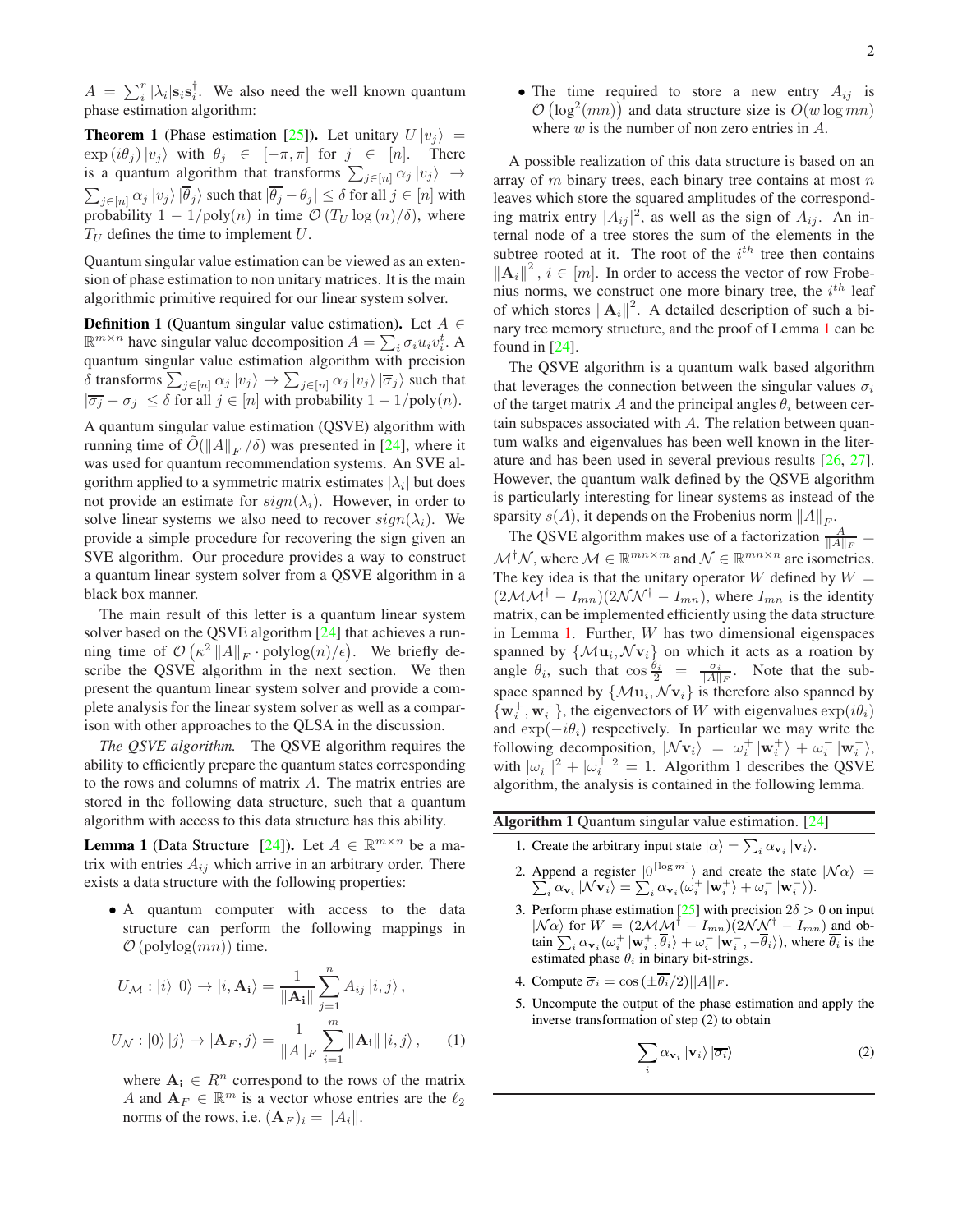<span id="page-2-0"></span>**Lemma 2** (Preparation of the Isometries [\[24\]](#page-4-11)). Let  $A \in$  $\mathbb{R}^{m \times n}$  be a matrix with singular value decomposition  $A =$  $\sum_i \sigma_i \mathbf{u}_i \mathbf{v}_i^{\dagger}$  stored in the data structure described in Lemma [1.](#page-1-0) Then there exist matrices  $\mathcal{M} \in \mathbb{R}^{mn \times m}$ , and  $\mathcal{N} \in \mathbb{R}^{mn \times n}$ , such that

- 1. M, N are isometries, that is  $M^{\dagger}M = I_m$  and  $N^{\dagger}N =$  $I_n$  such that A can be factorized as  $A/||A||_F = \mathcal{M}^{\dagger} \mathcal{N}$ . Multiplication by  $\mathcal{M}, \mathcal{N}$ , i.e. the mappings  $|\alpha\rangle \rightarrow$  $|\mathcal{M}\alpha\rangle$  and  $|\beta\rangle \rightarrow |\mathcal{N}\beta\rangle$  can be performed in time  $\mathcal{O}$  (polylog $(mn)$ ),
- 2. The reflections  $2MM^{\dagger}-I_{mn}, 2NN^{\dagger}-I_{mn}$ , and hence the unitary  $W = (2\mathcal{M}\mathcal{M}^{\dagger} - I_{mn})(2\mathcal{N}\mathcal{N}^{\dagger} - I_{mn})$  can be implemented in time  $\mathcal{O}(\text{polylog}(mn)).$
- 3. The unitary W acts as rotation by  $\theta_i$  on the two dimensional invariant subspace  $\{\mathcal{M} \mathbf{u}_i, \mathcal{N} \mathbf{v}_i\}$  plane, such that  $\sigma_i = \cos \frac{\theta_i}{2} ||A||_F$ , where  $\sigma_i$  is the *i*-th singular value for A.

We outline the ideas involved in the analysis of the QSVE algorithm and refer to  $[24]$  for further details. The map M appends to an arbitrary input state vector  $|\alpha\rangle$  a register that encodes the row vectors  $A_i$  of A, such that

$$
\mathcal{M}: |\alpha\rangle = \sum_{i=1}^m \alpha_i |i\rangle \rightarrow \sum_{i=1}^m \alpha_i |i, \mathbf{A_i}\rangle = |\mathcal{M}\alpha\rangle.
$$

The map  $\mathcal N$  similarly appends to an arbitrary input state vector  $|\alpha\rangle$  a register that encodes the vector  ${\bf A_F}$  whose entries are the  $\ell_2$  norms  $\|\mathbf{A_i}\|_F$  of the rows of A,

$$
\mathcal{N}: |\alpha\rangle = \sum_{j=1}^{n} \alpha_j |j\rangle \rightarrow \sum_{j=1}^{n} \alpha_j |A_F, j\rangle = |\mathcal{N}\alpha\rangle.
$$

The above maps can be efficiently implemented given the memory structure described by Lemma [1.](#page-1-0)

The factorization of A follows from the amplitude encoding of  $\mathbf{A_i}$  and  $\mathbf{A_F}$ . We have  $|i, \mathbf{A_i}\rangle = \frac{1}{\|\mathbf{A_i}\|} \sum_{i=1}^{n}$  $\sum_{j=1} A_{ij} |i,j\rangle$  and  $|\mathbf{A}_F, j\rangle = \frac{1}{\|A\|_F} \sum_{n=1}^{m}$  $\sum_{i=1}^{10} ||\mathbf{A_i}|| |i, j\rangle$ , implying that  $(\mathcal{M}^{\dagger} \mathcal{N})_{ij} =$  $\langle i, {\bf A_i} \, | {\bf A}_F , j \, \rangle \; = \; \frac{A_{ij}}{\| A \|}$  $\frac{A_{ij}}{\|A\|_F}$ . Similarly, it follows that M and  $\mathcal N$  have orthonormal columns and thus  $\mathcal M^{\dagger} \mathcal M = I_m$  and  $\mathcal{N}^{\dagger} \mathcal{N} = I_n.$ 

To show the relation between the eigenvalues of  $W$  and the singular values of A, we consider the following:

$$
W | \mathcal{N} \mathbf{v}_i \rangle = (2 \mathcal{M} \mathcal{M}^\dagger - I_{mn}) (2 \mathcal{N} \mathcal{N}^\dagger - I_{mn}) | \mathcal{N} \mathbf{v}_i \rangle
$$
  
=  $(2 \mathcal{M} \mathcal{M}^\dagger - I_{mn}) | \mathcal{N} \mathbf{v}_i \rangle$   
=  $2 \mathcal{M} \frac{A}{\|A\|_F} | \mathbf{v}_i \rangle - | \mathcal{N} \mathbf{v}_i \rangle$   
=  $\frac{2 \sigma_i}{\|A\|_F} | \mathcal{M} \mathbf{u}_i \rangle - | \mathcal{N} \mathbf{v}_i \rangle$ , (3)

where we used the singular value decomposition  $A =$  $\sum_i \sigma_i |\mathbf{u}_i\rangle \langle \mathbf{v}_i|$ , and the fact that the right singular vectors  $\{v_i\}$  are mutually orthonormal. Note that W rotates  $|Nv_i\rangle$ in the plane of  $\{Mu_i, Nv_i\}$  by  $\theta_i$ , such that

$$
\cos \theta_i = \langle \mathcal{N} \mathbf{v}_i | W | \mathcal{N} \mathbf{v}_i \rangle
$$
  
= 
$$
\frac{2\sigma_i}{\|A\|_F} \langle \mathbf{v}_i | A^\dagger | \mathbf{u}_i \rangle - 1
$$
  
= 
$$
\frac{2\sigma_i^2}{\|A\|_F^2} - 1,
$$
 (4)

where we have used the fact that  $(2M\mathcal{M}^{\dagger}-I_{mn})$  represents a reflection in  $|\mathcal{M} \mathbf{u}_i\rangle$  and that  $A^\dagger = \mathcal{N}^\dagger \mathcal{M} = \sum_i \sigma_i |\mathbf{v}_i\rangle \langle \mathbf{u}_i|$ . Therefore the angle between  $|Nv_i\rangle$  and  $|M u_i\rangle$  is given by  $\frac{\theta_i}{2}$ , i.e. half of the total rotation angle. Comparing the above expression with the half-angle formula for cosine functions, we obtain the relation  $\cos\left(\frac{\theta_i}{2}\right) = \frac{\sigma_i}{\|A\|_F}$ .

The two dimensional sub-space spanned by  $\{M\mathbf{u}_i, \mathcal{N}\mathbf{v}_i\}$ is therefore invariant under the action of  $W$  which acts on it as a rotation by angle  $\theta_i$ . The corresponding eigenvectors of W have hence eigenvalues  $\exp(\pm i\theta_i)$ , and in particular we can perform phase estimation to get an estimate  $\pm \overline{\theta_i}$  and then compute  $\overline{\sigma_i} = \cos(\theta_i/2) ||A||_F$  to estimates the singular values. We therefore have established the correctness of Algorithm [1](#page-1-1) and have the following theorem,

Theorem 2 (Quantum Singular Value Estimation [\[24](#page-4-11)]). Let  $A \in \mathbb{R}^{m \times n}$  be a matrix with singular value decomposition  $A = \sum_i \sigma_i \mathbf{u}_i \mathbf{v}_i^{\dagger}$  stored in the data structure in Lemma [1.](#page-1-0) Further let  $\delta > 0$  be the precision number. There is an algorithm that runs in  $\mathcal{O}(\text{polylog}(mn)/\delta)$  and performs the mapping  $\sum_i \alpha_{\mathbf{v}_i} |\mathbf{v}_i\rangle |0\rangle \rightarrow \sum_i \alpha_{\mathbf{v}_i} |\mathbf{v}_i\rangle |\overline{\sigma_i}\rangle$  where  $\overline{\sigma_i} \in \sigma_i \pm \delta ||A||_F$ for all *i* with probability at least  $1 - 1/poly(n)$ .

The runtime of QSVE is dominated by the phase estimation procedure which returns an  $\delta$ -close estimate of  $\theta_i$ , s.t.  $|\theta_i - \theta_i| \leq 2\delta$ , which translates into the estimated singular value via  $\overline{\sigma}_i = \cos(\theta_i/2) ||A||_F$ . The error in  $\sigma_i$  can then be bounded from above by  $|\overline{\sigma}_i - \sigma_i| \leq \delta ||A||_F$ . The unitary W can be implemented in time  $\mathcal{O}$  (polylog $(mn)$ ) by Lemma [2,](#page-2-0) by Theorem [1](#page-1-2) the running time for estimating of the singular values with additive error  $\delta ||A||_F$  in  $\mathcal{O}$  (polylog $(mn)/\delta$ ).

*Quantum linear system algorithm.* Without loss of generality we can assume that the matrix A is Hermitian as it is well known that the general case can be reduced to the Hermitian case [\[3](#page-3-3)]. A QSVE algorithm immediately yields a linear system solver for positive definite matrices as the estimated singular values and eigenvalues are related via  $\overline{\sigma_i} = |\lambda_i|$ . In order to solve general linear systems we need to recover the sign of each  $\lambda_i$ . We provide a simple algorithm that recovers the signs using the QSVE procedure as a black box incurring only a constant overhead over the QSVE.

The main result of this letter is the following theorem.

**Theorem 3.** Let  $A \in \mathbb{R}^{n \times n}$  be a Hermitian matrix with spectral decomposition  $A = \sum_i \lambda_i \mathbf{u_i} \mathbf{u_i}^\dagger$  stored in the data struc-ture in Lemma [1.](#page-1-0) Further let  $\kappa$  be the condition number A, and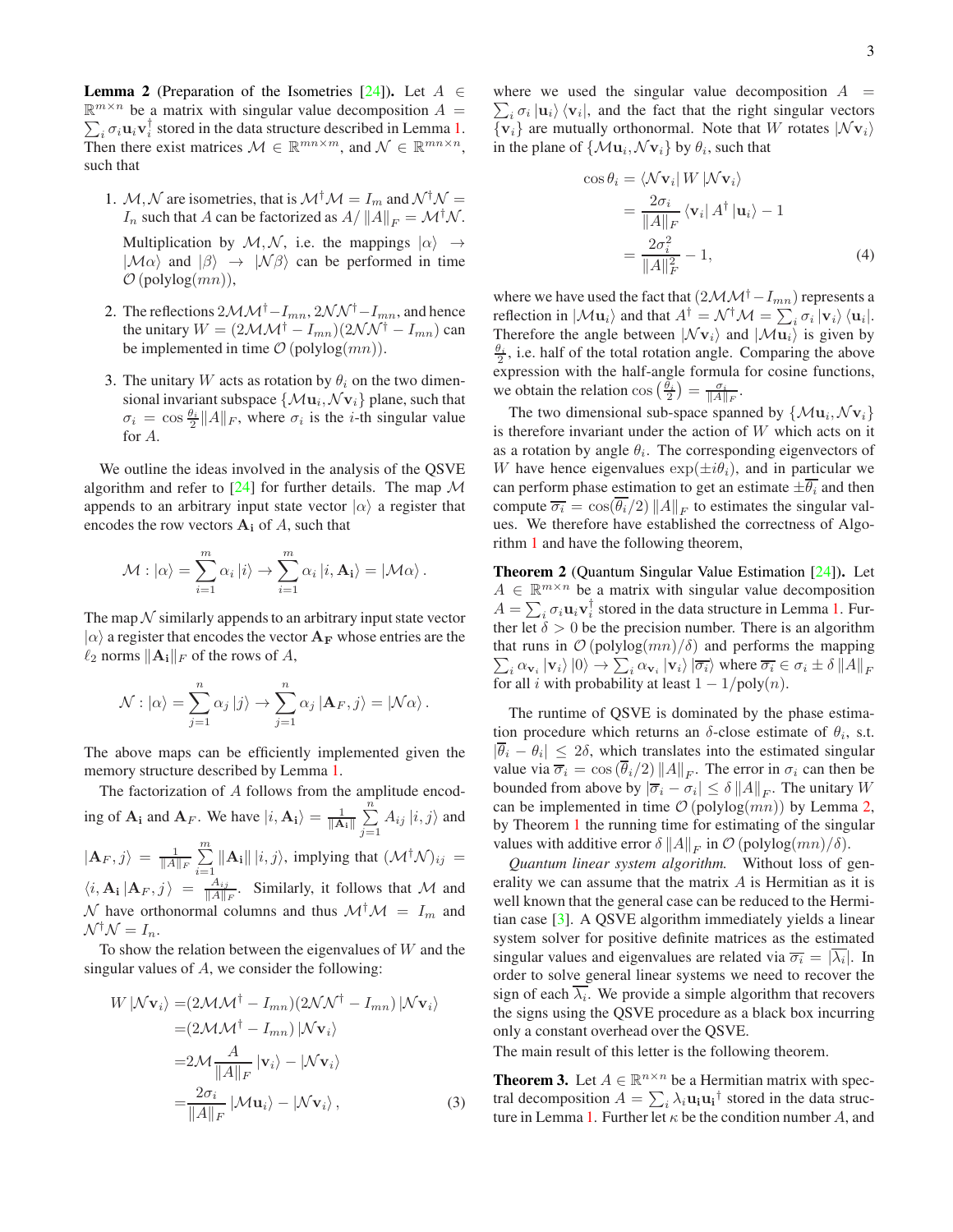$||A||_F$  the Frobenius norm and  $\epsilon > 0$  be a precision parameter. Then Algorithm [2](#page-3-5) has runtime  $\mathcal{O}\left(\kappa^2 \cdot \text{polylog}(n) \cdot ||A||_F/\epsilon\right)$ that outputs state  $|\overline{A^{-1}\mathbf{b}}\rangle$  such that  $\left\|\overline{A^{-1}\mathbf{b}}\rangle - |A^{-1}\mathbf{b}\rangle\right\| \leq \epsilon$ .

*Proof.* We first argue that Algorithm [2](#page-3-5) correctly recovers the sign of the  $\lambda_i$ . The algorithm compares the estimates obtained by performing QSVE for A and for  $A' = A + \mu I_n$ , where  $\mu$ is a positive scalar to be chosen later. The matrix  $A'$  has the same eigenvectors as A, but has eigenvalues  $\lambda_i + \mu$ . Note that for  $\lambda_i \geq 0$  we have  $|\lambda_i + \mu| = |\lambda_i| + |\mu| \geq |\lambda_i|$ , however if  $\lambda_i \leq -\mu/2$  then  $|\lambda_i + \mu| \leq |\lambda_i|$ .

Thus, if the estimates were perfect, then choosing  $\mu = 2/\kappa$ would recover the sign correctly when the eigenvalues of A lie in the interval  $[-1, -1/\kappa] \cup [1/\kappa, 1]$ . With the choice  $\mu = 4/\kappa$ and  $\epsilon = 1/\kappa$  we find that the signs are still correct for all  $\lambda_i$ .

We outline the derivation of the runtime, the analysis of the error bounds appears in the appendix. The running time for QSVE with precision  $\epsilon = 1/\kappa$  is  $\tilde{O}(\kappa ||A||_F)$ . Considering the success probability of the post-selection step, we require on average  $\mathcal{O}(\kappa^2)$  repetitions of the coherent computation. This can be reduced to  $\mathcal{O}(\kappa)$  using amplitude amplification [\[28](#page-4-15)]. Therefore an upper-bound of the runtime of our algorithm is given by  $\mathcal{O}\left(\kappa^2 \cdot \text{polylog}(n) \|A\|_F/\epsilon\right)$ . □

*Discussion.* The error dependence on the Frobenius norm suggests that our algorithm is most accurate when the  $||A||_F$ is bounded by some constant, in which case the algorithm returns the output state with a constant  $\epsilon$ -error in polylogarithmic time even if the matrix is non-sparse. More generally, as in the QLSA algorithm we can assume that the spectral norm  $||A||_*$  is bounded by a constant, although the Frobenius norm may scale with the dimensionality of the matrix. In such cases

<span id="page-3-5"></span>Algorithm 2 Quantum linear system solver.

- 1. Create the state  $|\mathbf{b}\rangle = \sum_i \beta_i |\mathbf{v}_i\rangle$  with  $\mathbf{v}_i$  being the singular vectors of A.
- 2. Perform two QSVEs as in Algorithm [1](#page-1-1) for matrices  $A, A+\mu I$ with precision  $\epsilon = 1/\kappa$  where  $\mu = 4/\kappa$  to obtain

$$
\sum_{i} \beta_{i} | \mathbf{v}_{i} \rangle_{A} | |\overline{\lambda}_{i} | \rangle_{B} | |\overline{\lambda}_{i} + \mu | \rangle_{C}.
$$

3. Add an auxiliary register and set it to 1 if the value in register  $B$  is greater than that in register  $C$  and apply a conditional phase gate:

$$
\sum_{i} (-1)^{f_i} \beta_i \left| \mathbf{v}_i \right\rangle_A \left| |\overline{\lambda}_i| \right\rangle_B \left| |\overline{\lambda}_i + \mu| \right\rangle_C \left| f_i \right\rangle_D.
$$

4. Add an ancilla register and apply a rotation conditioned on register B with  $\gamma = O(1/\kappa)$ . Then uncompute the registers  $B, C, D$  to obtain

$$
\sum_{i} (-1)^{f_i} \beta_i \left| \mathbf{v}_i \right\rangle \left( \frac{\gamma}{\overline{\lambda}_i} \left| 0 \right\rangle + \sqrt{1 - \frac{\gamma}{\overline{\lambda}_i}^2} \left| 1 \right\rangle \right)
$$

Post-select on the ancilla register being in state  $|0\rangle$ .

we have  $||A||_F = \mathcal{O}(\sqrt{n})$ . Hence in such scenarios the proposed algorithm runs in  $\mathcal{O}(\kappa^2 \sqrt{n} \cdot \text{polylog}(n)/\epsilon)$  and returns the output with a constant  $\epsilon$ -error.

It was shown in [\[29\]](#page-4-16) that given black-box access to the matrix elements, Hamiltonian simulation with error  $\delta_h$  can be performed in time  $\mathcal{O}\left(n^{2/3} \cdot \text{polylog}(n)/\delta_h^{1/3}\right)$ . This leads to a linear system algorithm based on [\[3\]](#page-3-3) which scales as  $\mathcal{O}\left(\kappa^2 n^{2/3} \cdot \text{polylog}(n)/\epsilon\right)$ , where we have assumed the dominant error comes from phase estimation, and hence the error introduced by the Hamiltonian simulation is neglected. It was also shown numerically that the method of [\[29\]](#page-4-16) attains a typical scaling of  $\mathcal{O}\left(\sqrt{n}\cdot\mathrm{polylog}(n)/\delta_h^{1/2}\right)$ when applied to randomly selected matrices, leading to a  $\mathcal{O}\left(\kappa^2\sqrt{n}\cdot\text{polylog}(n)/\epsilon\right)$  linear system algorithm. The work [\[29](#page-4-16)] assumes that we have black-box access to the matrix entries, that is quantum queries of the form  $|i, j, 0\rangle \rightarrow |i, j, A_{ij}\rangle$ are allowed. We note that in Lemma 1 we instead assume black-box access to a data structure constructed in linear time from a stream of the matrix entries. Our access model thus differs from the one used in [\[29](#page-4-16)] and therefore a direct comparison of the two results is not appropriate. The QSVE-based linear system solver achieves a  $O(\sqrt{n})$ -scaling with quantum access to the data structure in Lemma 1, and it is an interesting open question if one can achieve a similar scaling in the model with black box access to matrix entries.

We also note that for practical implementations, the constant runtime overhead with respect to a given set of elementary fault-tolerant quantum gates is an important consideration. It has been shown by Scherer *et al.* [\[30\]](#page-4-17) that current approaches to the QLSA potentially suffer from a large constant overhead, hindering prospects of near-term applications. Whether our proposed QSVE-based algorithm exhibits a more advantageous constant overhead due to the absence of Hamiltonian simulation, remains an open question.

*Acknowledgements.* The authors thank Simon Benjamin, Joseph Fitzsimons, Patrick Rebentrost and Nathan Wiebe for helpful comments on the manuscript, and Andrew Childs for his feedback on the earlier version. The authors also acknowledge support from Singapore's Ministry of Education and National Research Foundation. This material is based on research funded in part by the Singapore National Research Foundation under NRF Award NRF-NRFF2013-01.

<span id="page-3-0"></span><sup>∗</sup> Electronic address: [zhikuan\\_zhao@mymail.sutd.edu.sg](mailto:zhikuan_zhao@mymail.sutd.edu.sg)

- <span id="page-3-1"></span>[1] C. E. Rasmussen and C. K. I. Williams, *Gaussian processes for machine learning*, vol. 14 (2004), ISBN 026218253X.
- <span id="page-3-2"></span>[2] C. M. Bishop, *Pattern Recognition and Machine Learning*, vol. 4 (2006), ISBN 9780387310732.
- <span id="page-3-3"></span>[3] A. W. Harrow, A. Hassidim, and S. Lloyd, Physical Review Letters 103 (2009).
- <span id="page-3-4"></span>[4] P. Rebentrost, M. Mohseni, and S. Lloyd, Physical Review Letters 113 (2014).
- [5] M. Schuld, I. Sinayskiy, and F. Petruccione, Physical Review A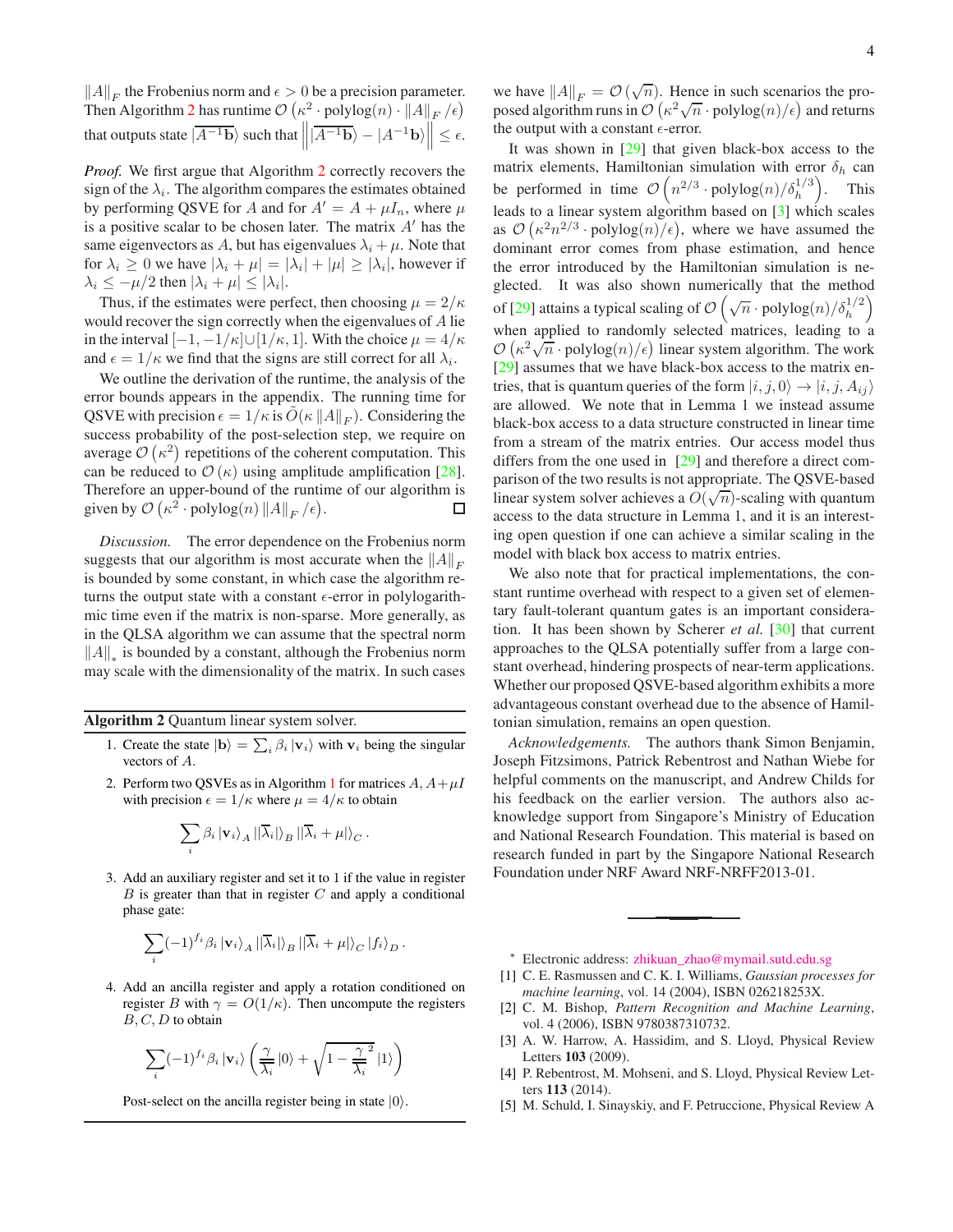94 (2016).

- [6] N. Wiebe, D. Braun, and S. Lloyd, Physical Review Letters 109 (2012).
- [7] N. Wiebe and C. Granade (2015), arXiv:1512.03145.
- [8] N. Wiebe, C. Granade, and D. G. Cory, New Journal of Physics 17 (2015).
- [9] N. Wiebe, A. Kapoor, and K. M. Svore, Quantum Info. Comput. 15 (2015), ISSN 1533-7146.
- [10] N. Wiebe, A. Kapoor, and K. M. Svore (2014), arXiv:1412.3489.
- [11] N. Wiebe, A. Kapoor, and K. M. Svore, in *NIPS* (2016), arXiv:1602.04799.
- [12] W. Zeng and B. Coecke, Proceedings of the 2016 Workshop on Semantic Spaces at the Intersection of NLP, Physics and Cognitive Science, Glasgow, Scotland, 11th June 2016 221 (2016).
- <span id="page-4-0"></span>[13] Z. Zhao, J. K. Fitzsimons, and J. F. Fitzsimons (2015), arXiv: 1512.03929.
- <span id="page-4-1"></span>[14] D. Coppersmith and S. Winograd, Journal of symbolic computation (1990), ISSN 0747-7171.
- <span id="page-4-2"></span>[15] F. Le Gall, in *Proceedings of the 39th international symposium on symbolic and algebraic computation* (ACM, 2014), pp. 296– 303.
- <span id="page-4-3"></span>[16] A. M. Childs, R. Kothari, and R. D. Somma (2015), arXiv:1511.02306.
- <span id="page-4-4"></span>[17] A. Ambainis, in *29th International Symposium on Theoretical Aspects of Computer Science, STACS 2012, February 29th - March 3rd, 2012, Paris, France* (2012).
- <span id="page-4-5"></span>[18] B. D. Clader, B. C. Jacobs, and C. R. Sprouse, Physical Review Letters 110 (2013), ISSN 00319007.
- <span id="page-4-6"></span>[19] A. M. Childs, Nature Physics (2009), ISSN 1745-2473.
- <span id="page-4-7"></span>[20] S. Aaronson, Nature Physics 11 (2015).
- <span id="page-4-8"></span>[21] A. G. Wilson, C. Dann, and H. Nickisch (2015), arXiv:1511.01870.
- <span id="page-4-9"></span>[22] J. Yangqing, Ph.D. thesis, University of California, Berkeley (2014).
- <span id="page-4-10"></span>[23] S. Chetlur and C. Woolley (2014), arXiv:1410.0759.
- <span id="page-4-11"></span>[24] I. Kerenidis and A. Prakash, in *Innovations in Theoretical Computer Science* (2017).
- <span id="page-4-12"></span>[25] A. Y. Kitaev (1995), arXiv: 9511026.
- <span id="page-4-13"></span>[26] M. Szegedy, in *Foundations of Computer Science, 2004. Proceedings. 45th Annual IEEE Symposium on* (IEEE, 2004), pp. 32–41.
- <span id="page-4-14"></span>[27] A. M. Childs, Communications in Mathematical Physics 294, 581 (2010).
- <span id="page-4-15"></span>[28] G. Brassard, P. Hoyer, M. Mosca, and A. Tapp, Quantum Computation and Information 305 (2002).
- <span id="page-4-16"></span>[29] D. W. Berry and A. M. Childs, Quantum Info. Comput. 12, 29 (2012), ISSN 1533-7146.
- <span id="page-4-17"></span>[30] A. Scherer, B. Valiron, S.-C. Mau, S. Alexander, E. van den Berg, and T. E. Chapuran, Quantum Information Processing 16 (2017).
- <span id="page-4-18"></span>[31] P. C. Hansen, *Rank-deficient and discrete ill-posed problems: numerical aspects of linear inversion* (1998).

## APPENDIX

In this appendix we establish error bounds on the final state. The analysis below closely follows the analysis of the QLSA algorithm [\[3\]](#page-3-3).

We use the filter functions f and  $g$  [\[31](#page-4-18)], which allow us to invert only the the well-conditioned part of the matrix, i.e.

the space which is spanned by the eigenspaces with eigenvalues,  $\lambda_i \geq 1/\kappa$ . We define the function  $f(\lambda) := 1/(\gamma \kappa \lambda)$  for  $|\lambda| \geq 1/\kappa$ ,  $f(\lambda) := 0$  for  $\lambda \leq 1/2\kappa$ , and  $f(\lambda)$  is a smooth interpolating function  $\eta_1(\lambda)$  for  $1/2\kappa \leq \lambda \leq 1/\kappa$ . Similarly, we define  $g(\lambda) := 0$  for  $|\lambda| \ge 1/\kappa$ ,  $g(\lambda) := 1/2$  for  $\lambda \leq 1/2\kappa$ , and  $g(\lambda)$  is an interpolating function  $\eta_2(\lambda)$  for  $1/2\kappa \leq \lambda \leq 1/\kappa$ . The interpolating functions  $\eta_1, \eta_2$  are chosen such that  $f^2(\lambda) + g^2(\lambda) \le 1$  for all  $\lambda \in \mathbb{R}$ . The algorithm in the main text corresponds to the choice  $g(\lambda) = 0$ .

Let  $\gamma = \mathcal{O}(1/\kappa)$  be some constant which assures that the controlled rotation angle is less than  $2\pi$  for any eigenvalues. We then define the map

$$
|h(\lambda)\rangle := \sqrt{1 - f(\lambda)^2 - g(\lambda)^2} |NO\rangle + f(\lambda) |WC\rangle + g(\lambda) |IC\rangle, (5)
$$

with  $f^{2}(x) + g^{2}(x) \le 1$ , where  $|NO\rangle$  indicates that no matrix inversion has taken place,  $|IC\rangle$  means that part of  $|b\rangle$  is in the ill-conditioned subspace of A, and  $|WC\rangle$  means that the matrix inversion has taken place and is in the well conditioned subspace of A. This allows us to invert only the well conditioned part of the matrix while it flags the ill conditioned ones and interpolates between those two behaviours when  $1/(2\kappa) < |\lambda| < 1/\kappa$ . We therefore only invert eigenvalues which are larger than  $1/(2\kappa)$ , which motivates the choice of  $\mu$  in Algorithm [2.](#page-3-5)

Let Q be the error-free operation corresponding to the QSVE subroutine followed by the controlled rotation without post-selection, i.e.

$$
|\psi\rangle := Q |\mathbf{b}\rangle |0\rangle \rightarrow \sum_{i} \beta_{i} |\mathbf{v}_{i}\rangle |\mathbf{h}(\lambda_{i})\rangle. \tag{6}
$$

 $\overline{Q}$  in contrast describes the same procedure but the phase estimation step is erroneous, i.e.

$$
|\overline{\psi}\rangle := \overline{Q} |b\rangle |0\rangle \rightarrow \sum_{i} \beta_{i} |v_{i}\rangle |h(\overline{\lambda}_{i})\rangle. \tag{7}
$$

We want to bound the error in  $\|\overline{Q} - Q\|$ . By choosing a general state  $|b\rangle$ , this is equivalent to the bound in  $\|\overline{Q}||\mathbf{b}\rangle - \overline{Q}||\mathbf{b}\rangle\| := \|\overline{\psi}\rangle - \psi\rangle\|.$  We will make use of the following lemma.

<span id="page-4-19"></span>**Lemma 3** ([\[3](#page-3-3)]). The map  $\lambda \rightarrow |h(\lambda)\rangle$  is  $\mathcal{O}(\kappa)$ -Lipschitz, i.e.  $\forall \lambda_i \neq \lambda_i$ :

$$
\| |h(\lambda_i)\rangle - |h(\lambda_j)\rangle \| \le c\kappa |\lambda_i - \lambda_j|,\tag{8}
$$

for some  $c \leq \pi/2 = \mathcal{O}(1)$ .

As  $\left\| \ket{\overline{\psi}} - \ket{\psi} \right\| = \sqrt{2\left(1 - Re\left\langle \overline{\psi} \ket{\psi} \right\rangle\right)},$  it suffices to lower-bound  $Re\left\langle \overline{\psi}|\psi\right\rangle$ :

$$
Re\langle \overline{\psi} | \psi \rangle = \sum_{i=1}^{N} |\beta_i|^2 Re\langle h(\overline{\lambda}_i) | h(\lambda_i) \rangle
$$
  
 
$$
\geq \sum_{i=1}^{N} |\beta_i|^2 \left(1 - \frac{c^2 \kappa^2 \delta^2 ||A||_F^2}{2}\right), \qquad (9)
$$